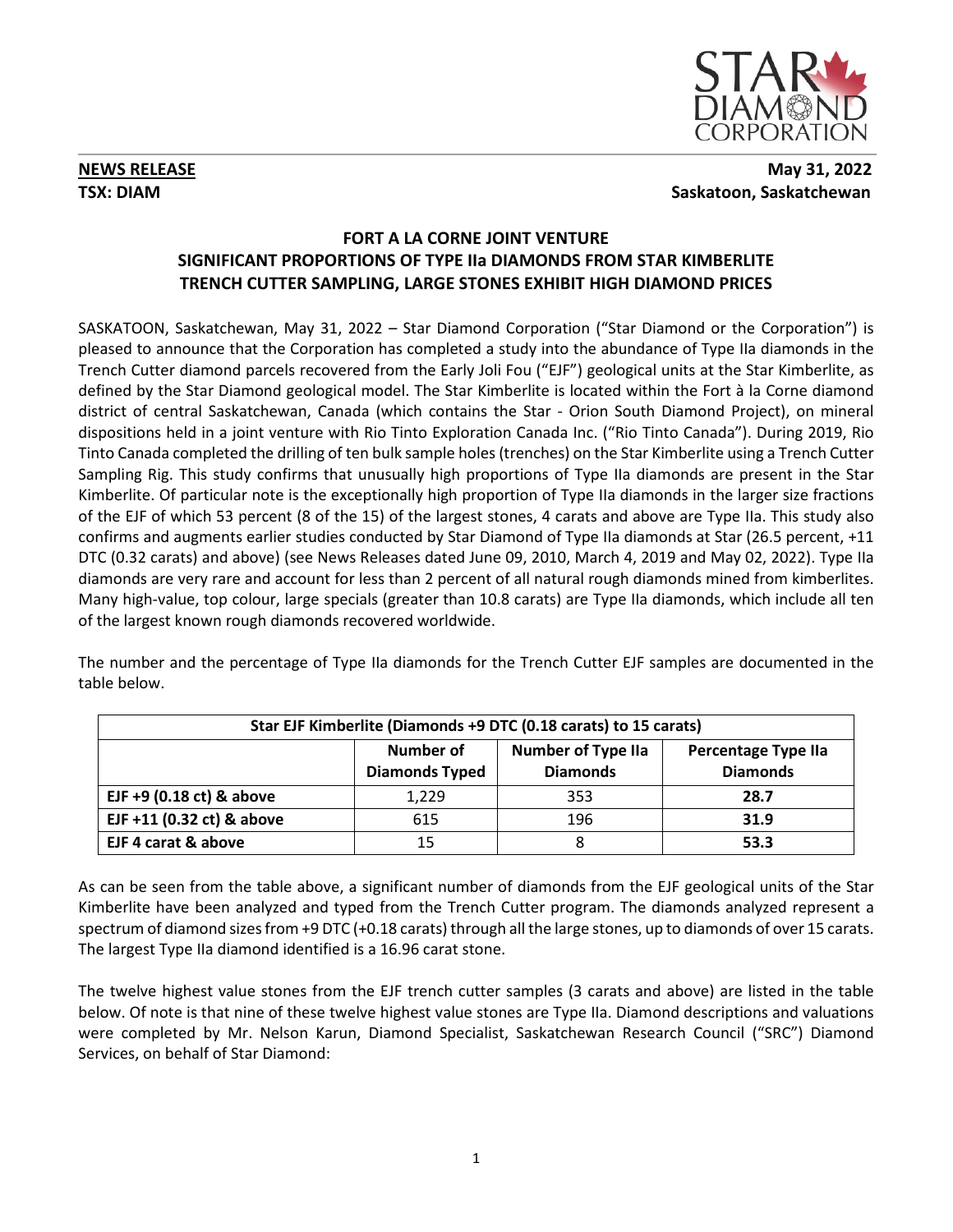| <b>Size</b> | <b>Type</b> | Colour               | <b>Model</b> | <b>Estimated Price</b> | <b>Estimated Stone</b> |  |
|-------------|-------------|----------------------|--------------|------------------------|------------------------|--|
| carats)     |             |                      |              | US\$/Carat             | Value US\$             |  |
| 16.96       | <b>Ila</b>  | D                    | Makeable     | 6,500                  | 110,240                |  |
| 7.29        | <b>Ila</b>  | D                    | Makeable     | 10,500                 | 76,545                 |  |
| 8.10        | lla.        | D                    | Makeable     | 6,406                  | 51,889                 |  |
| 6.36        | lla         | D                    | Makeable     | 5,214                  | 33,161                 |  |
| 10.13       | <b>Ila</b>  | TLB <sup>1</sup>     | Makeable     | 2,514                  | 25,467                 |  |
| 6.52        | lla         | G                    | Makeable     | 1,894                  | 12,349                 |  |
| 6.28        | <b>Ila</b>  | TLB                  | Makeable     | 1,851                  | 11,624                 |  |
| 3.44        |             | н                    | Sawable      | 3,286                  | 11,304                 |  |
| 3.30        |             |                      | Makeable     | 2,209                  | 7,290                  |  |
| 3.20        | lla.        | VTLB(H) <sup>2</sup> | Makeable     | 2,209                  | 7,069                  |  |
| 5.15        |             |                      | Makeable     | 1,183<br>6,092         |                        |  |
| 4.08        | <b>Ila</b>  | D                    | Makeable     | 1,250                  | 5,100                  |  |

*1 TLB: Top Light Brown*

*2 VTLB: Very Top Light Brown Polishes to the equivalent of H colour*

The previous three highest value stones, recovered from the Star and Orion South Kimberlites were also described and valued by Mr. Nelson Karun, on behalf of Star Diamond:

| <b>Kimberlite</b>       | <b>Size</b> | Type | Colour             | <b>Model</b> | <b>Estimated Price</b> | <b>Estimated Stone</b> |
|-------------------------|-------------|------|--------------------|--------------|------------------------|------------------------|
|                         | (carats)    |      |                    |              | US\$/Carat             | Value US\$             |
| Star LDD* Inner EJF     | 11.96       | lla  | D                  | Makeable     | 13,787                 | 164,893                |
| Orion South Underground | 15.88       | Ila  | D/E                | Makeable     | 6,040                  | 95,915                 |
| <b>EJF</b>              |             |      |                    |              |                        |                        |
| Orion South LDD* EJF    | 10.52       |      | <b>Fancy Light</b> | Makeable     | 8.300                  | 87.316                 |
|                         |             |      | Yellow             |              |                        |                        |

*\* LDD = large diameter drilling*

Only a small number of active diamond mines regularly produce Type IIa diamonds with the most important of these mines being Letseng-la-Terae (Letseng Mine) in the Kingdom of Lesotho and more recently Karowe in Botswana. While Letseng is a low grade (1.5-3 cpht) kimberlite and Karowe has a grade of approximately 15 cpht, they are probably the most prolific source of large high-value Type IIa diamonds, which contribute to making Letseng and Karowe highly economic deposits. Type IIa diamonds contain no nitrogen or boron impurities and are frequently either top white colours (D, E, F or G) or any shade of brown. Many pink and brownish-pink diamonds are also Type IIa. Type IIa diamonds usually have anhedral crystal shape and exhibit a range of elongated, distorted, or irregular morphologies. Most importantly, many high-value, top colour, large specials (greater than 10.8 carats) are Type IIa diamonds, which include all ten of the largest known rough diamonds recovered worldwide, from the 890 carat Incomparable to the 3,106 carat Cullinan**.** 

Statistics on the proportions of Type IIa diamonds produced by diamonds mines are not freely available. However, Bowen et al (2009) published Type IIa FTIR measurements for 484 plus two carat diamonds from the Letseng Diamond Mine. The Letseng Mine has a low grade of some 1.5 to 3 cpht but is highly economic as a result of its unusually high average diamond price (US\$2,131 per carat in 2018). Letseng accounts for some 30 percent of the world market share of diamonds greater than 25 carats and has produced some of the biggest gem quality diamonds recovered in the past number of years including the 910 carat Lesotho Legend, 603 carat Lesotho Promise, the 550 carat Letseng Star, the 493 carat Letseng Legacy and the 478 carat Light of Letseng. These are all Type IIa diamonds. The Karowe Mine of Lucara Diamond Corp. has also produced some record Type IIa diamonds in the past few years, notably 1,758 carat Sewelo, which is the second largest gem diamond ever recovered, the 1,109 carat Lesedi La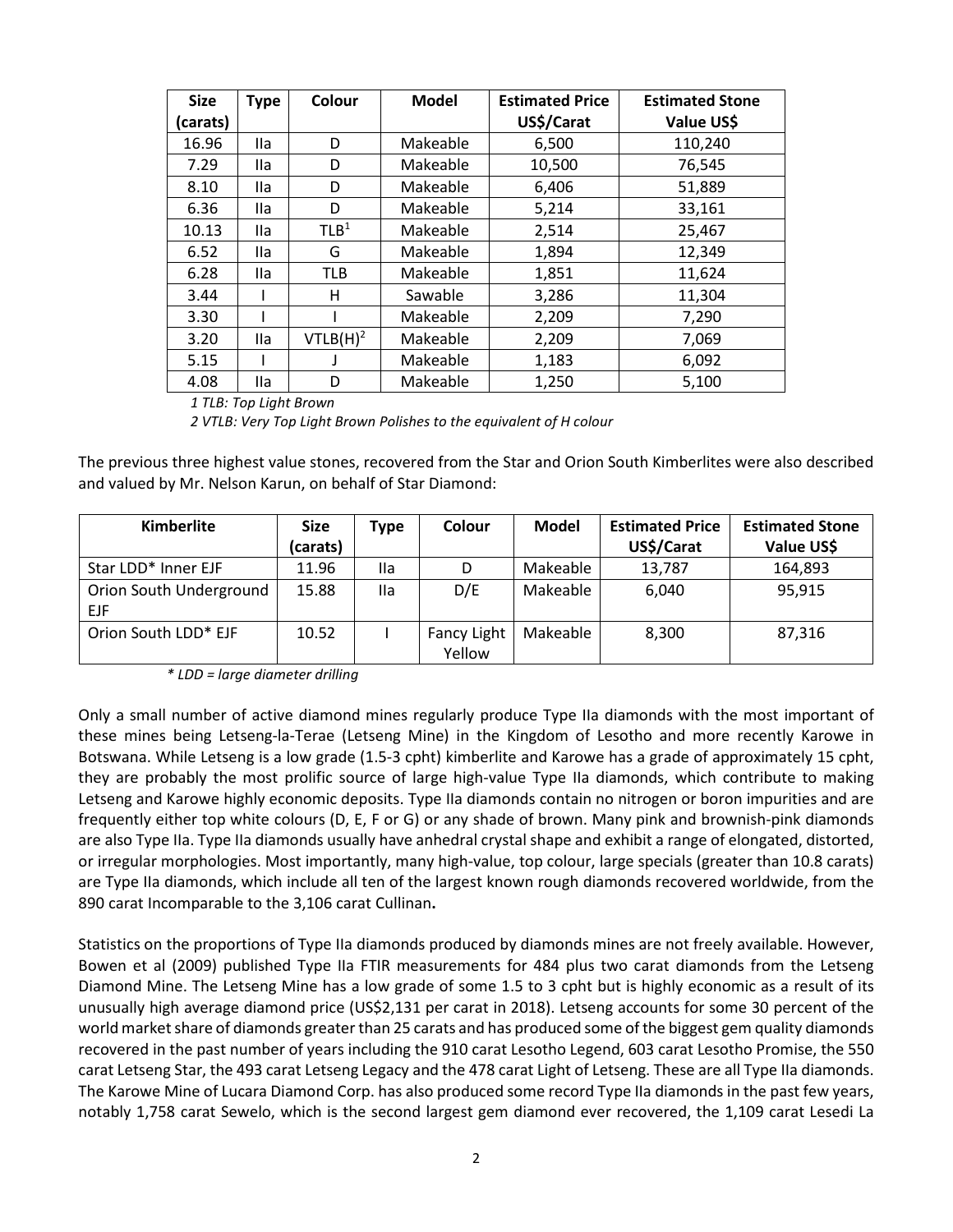Rona, which is the third largest gem diamond ever recovered and sold for US\$53 million, and the 813 carat Constellation, which was sold for the record price of US\$63.1 million.

Fourier Transform Infrared ("FTIR") Spectrometry is used to determine the concentration and aggregation state of nitrogen within the diamonds using industry standard methods. All analyses of nitrogen content and aggregation state were carried out at the SRC high security diamond facility, with 24-hour video surveillance. The SRC's Geoanalytical Laboratories is accredited to the ISO/IEC 17025 standard by the Standards Council of Canada as a testing laboratory.

Senior Technical Advisor to Star Diamond, George Read, states: "The presence of a significant proportion of Type IIa diamonds recovered in the Star Kimberlite by the Trench Cutter greatly increases the potential for the recovery of large (plus 100 carat), high-value diamonds from a future mine. Analysis of the trench cutter diamond parcels indicates a significant proportion of Type IIa diamonds, many of which are top white in colour with high value. The presence of high-value diamond groups (Type IIa) greatly strengthens the future potential diamond pricing from the Star Kimberlite."

Star Diamond Corporation is a Canadian based corporation engaged in the acquisition, exploration and development of mineral properties. Shares of the Corporation trade on the TSX Exchange under the trading symbol "DIAM". Star Diamond holds, through a joint venture arrangement with Rio Tinto Canada (a wholly-owned subsidiary of Rio Tinto), a 25% interest in certain Fort à la Corne kimberlites (including the Star – Orion South Diamond Project). These properties are located in central Saskatchewan, in close proximity to established infrastructure, including paved highways and the electrical power grid, which provide significant advantages for future mine development. Rio Tinto refers to their Fort à la Corne mineral properties as "Project FalCon". During 2018, Star Diamond announced the positive results of an independent Preliminary Economic Assessment (the "PEA") on the Project. The PEA (on a 100% basis) estimated that 66 million carats of diamonds could be recovered in a surface mine over a 38-year Project life, with a Net Present Value ("NPV") (7%) of \$2.0 billion after tax, an Internal Rate of Return ("IRR") of 19% and an after-tax payback period of 3.4 years after the commencement of diamond production (see news release dated April 16, 2018).

All technical information in this press release has been prepared under the supervision of George Read, Senior Technical Advisor to Star Diamond, a registered Professional Geoscientist in the Provinces of Saskatchewan and British Columbia and Mark Shimell, Project Manager, a registered Professional Geoscientist in the Province of Saskatchewan, who are the Corporation's "Qualified Persons" under the definition of NI 43-101.

## **References (Available on Corporation's website)**

**Bowen, D.C. Ferraris, R.D. Palmer, C.E. and Ward, J.D.** (2009[\) On the unusual characteristics of the diamonds from](http://www.stardiamondcorp.com/_resources/pdfs/Bowen_LesothoDiamonds_2009.pdf)  [Letseng-la-Terae kimberlites, Lesotho.](http://www.stardiamondcorp.com/_resources/pdfs/Bowen_LesothoDiamonds_2009.pdf) Lithos Vol. 112S pp.767 – 774. **Breeding, C.M. and Shigley, J.E.** (2009) [The "Type" classification system of diamonds and its importance in](http://www.stardiamondcorp.com/_resources/pdfs/The-Type-Classification-System-of-Diamonds_C_Breeding_J_Shigley.pdf)  [gemology.](http://www.stardiamondcorp.com/_resources/pdfs/The-Type-Classification-System-of-Diamonds_C_Breeding_J_Shigley.pdf) Gems & Gemology Vol. 45 No. 2 pp. 96 – 111

#### **Caution Regarding Forward-Looking Statements**

This news release contains forward-looking statements as defined by certain securities laws, including the "safe harbour" provisions of Canadian securities legislation and the United States Private Securities Litigation Reform Act of 1995. Forward-looking information is often, but not always, identified by the use of words such as "anticipate", "believe", "expect", "plan", "intend", "forecast", "target", "project", "guidance", "may", "will", "should", "could", "estimate", "predict" or similar words suggesting future outcomes or language suggesting an outlook. In particular, statements regarding the Corporation's future operations, future exploration and development activities or other development plans constitute forward-looking statements. By their nature, statements referring to mineral reserves, mineral resources, PEA or TFFE constitute forward-looking statements. Forward-looking statements contained or implied in this press release include, but are not limited to, the potential proportion of Type IIa diamondsin kimberlites located in the Fort à la Corne diamond district of central Saskatchewan, Canada (which includes the Star, Orion South, Orion North and Taurus Kimberlites), diamond valuations and the potential for the recovery of large high quality diamonds.